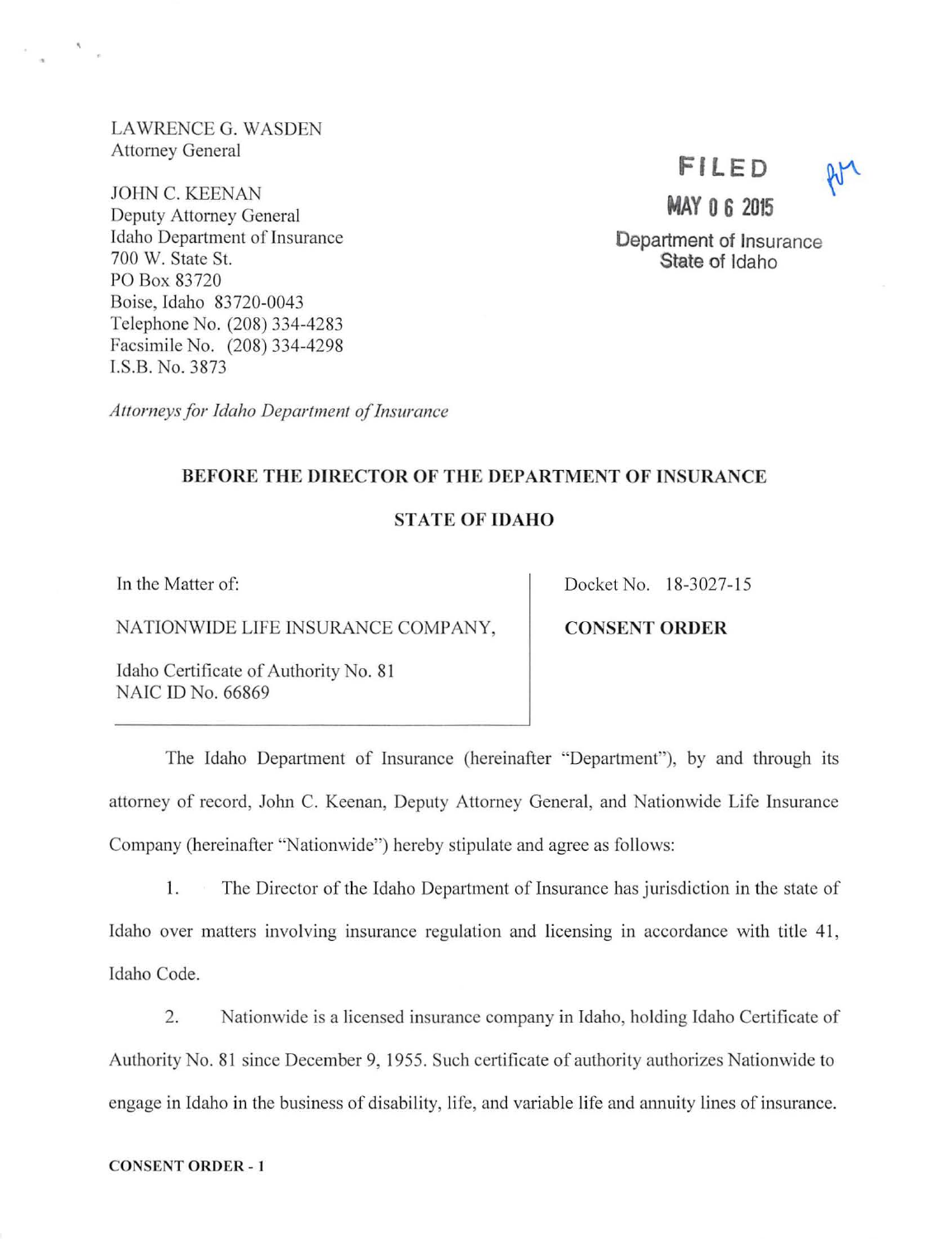## ONE: SECTION 41-2210(1), IDAHO CODE, AND DEPARTMENT RULE 6

3. Rule 18.01.06 of the rules promulgated by the Department pursuant to the Idaho Insurance Code, title 41, Idaho Code, is entitled "Rule to Implement Uniform Coverage for Newborn and Newly Adopted Children." Such rule is found in the Administrative Code at IDAPA 18.01.06. Subsection 001.02 of the rule provides that such rule "sets forth uniform requirements to be followed by health plans providing coverage to newborn and newly adopted children in accordance with Sections 41-2140, 41-2210, 41-3437, 41-3923, 41-4023 and 41- 4123, Idaho Code."

4. Section 41-2210(1), Idaho Code, provides that any,

group disability insurance contract or blanket disability insurance contract, delivered or issued for delivery in this state which provides coverage for injury to sickness for newborn dependent children of subscribers or other members of the covered group, shall provide coverage for such new born children, including adopted newborn children that are placed with the adoptive subscriber or other member of the covered group within sixty (60) days of the adopted child's date of birth, from and after the moment of birth."

5. IDAPA 18.01.06.012.01 is labeled "Notification and Payment." Paragraphs a and

b of that subsection provide as follows:

a. If notice and payment of additional premium are required for dependent coverage under the health plan contract, the contract may require notice of birth, placement or adoption and payment of required premium as a condition of coverage for newborn and newly adopted children. The notification period shall be not less than sixty (60) days from the date of birth for a newborn child or, for newly adopted children, sixty (60) days from the earlier of the date of adoption or placement for adoption. The due date for payment of any additional premium, if required, shall be not less than thirty-one  $(31)$  days following receipt by the health plan member of a billing for the required premium.

b. All requirements for notice and payment of premium applied by the health plan for the enrollment of newborn or newly adopted children shall be clearly set forth in the health plan contract and provided to the health plan members in a manner reasonably calculated to provide notice to the members of the requirements.

6. For the period from August 1, 2014, to February 25, 2015, Nationwide's policy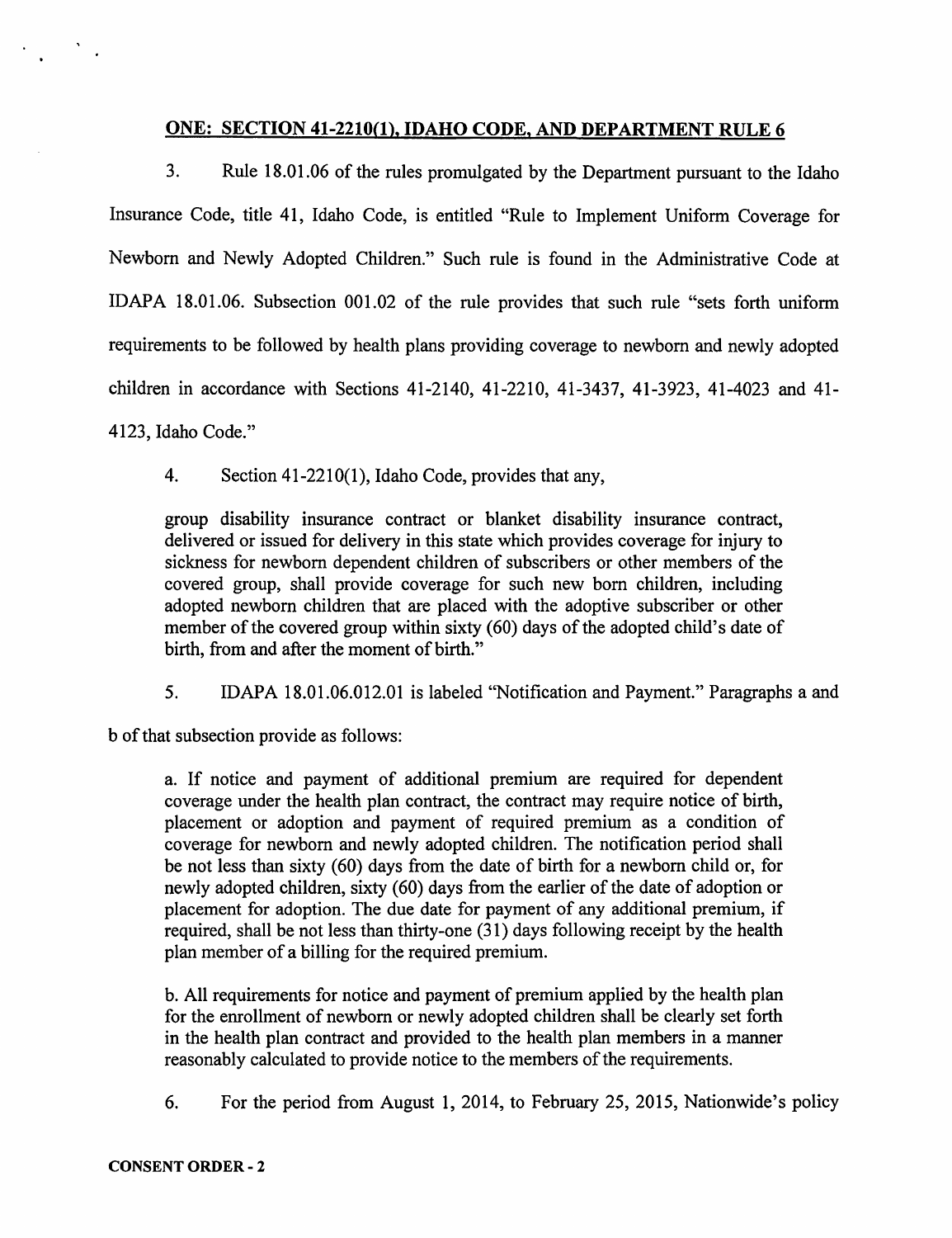form BSAS OR L20 000 1112 filed with the Department failed to include the sixty (60) day enrollment period for coverage for newborn children including adopted newborn children in accordance with section 41-2210(1), Idaho Code, and IDAPA 18.01.06.

7. Nationwide admits to such violations of section 41-2210(1), Idaho Code, and IDAPA 18.01.06 extending over the time period from August 1, 2014, to February 25, 2015.

8. The Department acknowledges that Nationwide no longer uses form BSAS OR L20 000 1112 in Idaho; however, Nationwide has refiled the form as NWLC-129905257, which is under review by the Department.

9. On February 26, 2015, Nationwide provided to the Department a notarized statement representing that Nationwide had issued five (5) policies under form BSAS OR L20 000 1112 and that no claims were denied and no coverage was declined or rejected due to violations of applicable Idaho law or rule. The Department relies on such representation in entering into this Consent Order.

#### TWO: DEPARTMENT RULE 31 and SECTION 41-2210(4), IDAHO CODE

10. With regard to group disability policies, Section 41-2210(4), Idaho Code, in relevant part states that:

No policy of disability insurance which provides maternity benefits for a person covered continuously from conception shall be . . . delivered [in Idaho] . . . if it contains any exclusion, reduction, or other limitations as to coverage, deductibles, or consinurance provisions, as to involuntary complications of pregnancy, unless such provisions apply generally to all benefits paid under the policy.

11. The Department's Rule 31, at IDAPA 18.01.31.011.02, states in relevant part that "involuntary complications of pregnancy" includes, but is not limited to, "[ c ]onditions, requiring hospital confinement (when the pregnancy is not terminated), whose diagnoses are distinct from pregnancy but are adversely affected by pregnancy or are caused by pregnancy .... "

CONSENT ORDER - 3

 $\mathcal{L}_{\text{max}} = \mathcal{L}_{\text{max}}$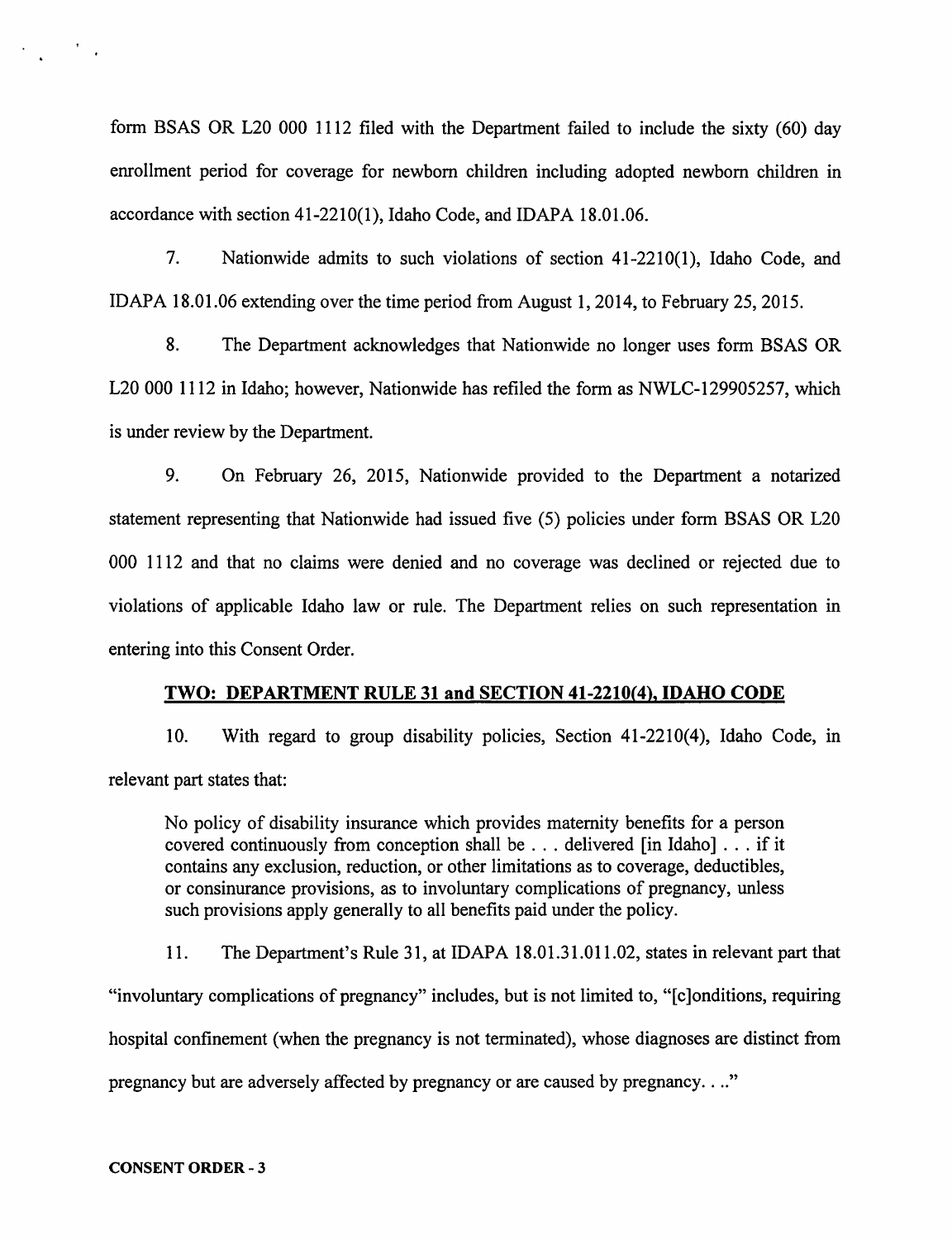12. For the period from August 1, 2014, to February 25, 2015, Nationwide's policy form BSAS OR L20 000 1112 did not comply with section 41-2210(4), Idaho Code, and the Department's Rule 31 with regard to involuntary complications of pregnancy.

13. Nationwide admits to such violations of section 41-2210(4), Idaho Code, and the Department's Rule 31.

14. The Department acknowledges that Nationwide no longer uses form BSAS OR L20 000 1112 in Idaho; however, Nationwide has refiled the form as NWLC-129905257, which is under review by the Department.

15. On February 26, 2015, Nationwide provided to the Department a notarized statement representing that Nationwide had issued five (5) policies under form BSAS OR L20 000 1112 and that no claims were denied and no coverage was declined or rejected due to violations of applicable Idaho law or rule. The Department relies on such representation in entering into this Consent Order.

#### THREE: SECTION 41-1845, IDAHO CODE

16. Section 41-1845(1 ), Idaho Code, with regard to recreational-related activities provides:

No company providing health insurance benefits may:

(a) Deny health care coverage to any individual based solely on that individual's casual or nonprofessional participation in the following activities: motorcycling, snowmobiling, off-highway vehicle riding, skiing, snowboarding, horseback riding or similar activities; or

(b) Exclude medical benefits under health care coverage to any covered individual based solely on that individual's casual or nonprofessional participation in the following activities: motorcycling, snowmobiling, off-highway vehicle riding, skiing, snowboarding, horseback riding or similar activities.

17. Nationwide's policy form BSAS OR L20 000 1112 was not in compliance with

 $\mathcal{L}^{\text{max}}$  .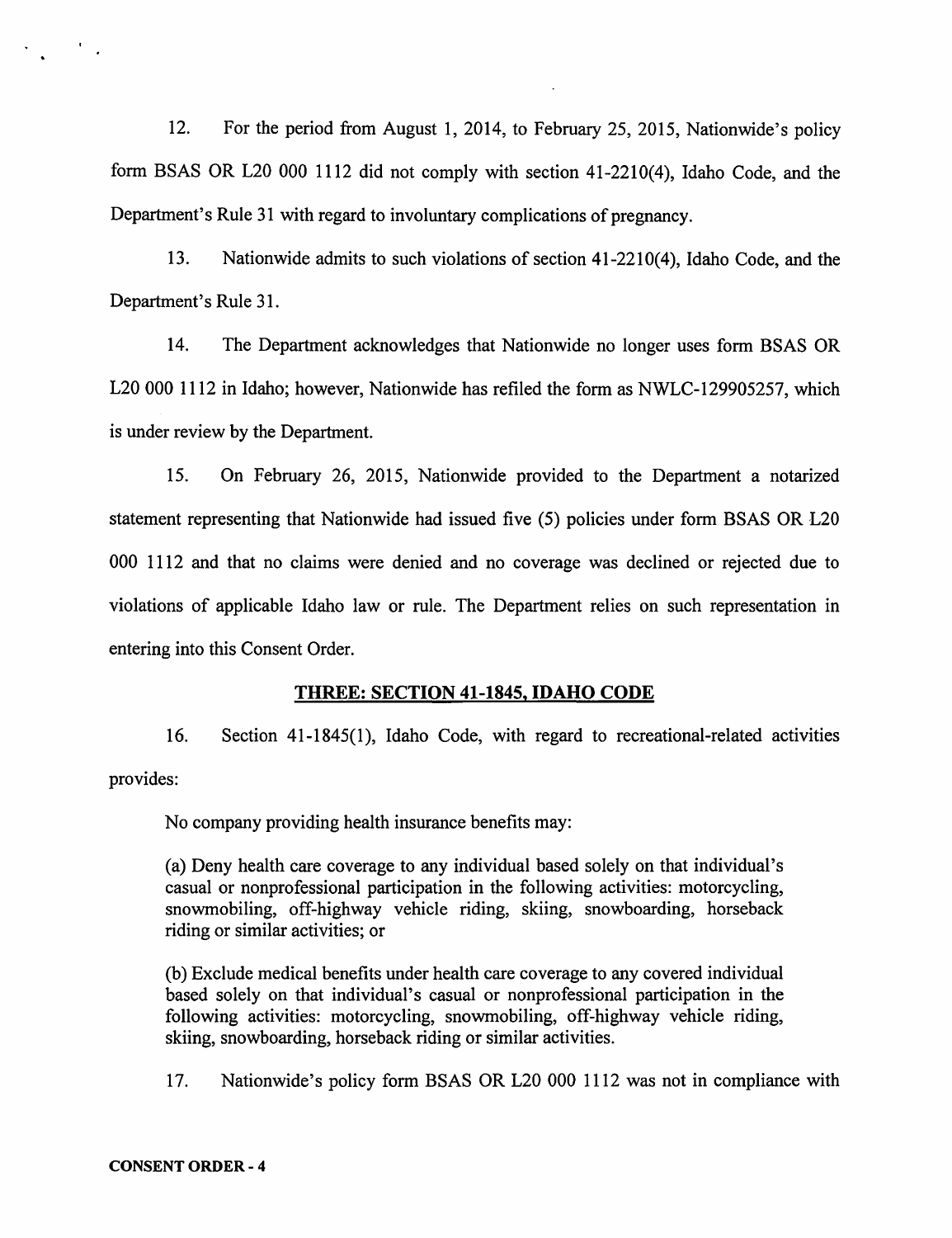section 41-1845, Idaho Code, for the period of August 1, 2014, to February 25, 2015.

18. Nationwide admits to such violation under section 41-1845, Idaho Code, regarding recreational-related activities, extending over the time period from August 1, 2014, to February 25, 2015.

19. The Department acknowledges that Nationwide no longer uses form BSAS OR L20 000 1112 in Idaho; however, Nationwide has refiled the form as NWLC-129905257, which is under review by the Department.

20. On February 26, 2015, Nationwide provided to the Department a notarized statement representing that Nationwide had issued five (5) policies under form BSAS OR L20 000 1112 and that no claims were denied due to violations of applicable Idaho law or rule. The Department relies on such representation in entering into this Consent Order.

#### FOUR: TITLE 41, CHAPTER 59, IDAHO CODE, and DEPARTMENT RULE 5

21. Title 41, Chapter 59, Idaho Code, known as the Idaho Health Carrier External Review Act, provides that the purpose of the Act is to "provide uniform standards for the establishment and maintenance of external review procedures to assure that covered persons have the opportunity for an independent review of a final adverse benefit determination . . . ." Section 41-5901, Idaho Code.

22. The Department's Rule 5, IDAPA 18.01.05, known as the rule on Health Carrier External Review, sets forth "uniform requirements to be followed by health carriers and independent review organizations in implementing external review procedures in accordance with Title 41, Chapter 59, Idaho Code." IDAPA 18.01.05.001.02.

23. Nationwide's policy form BSAS OR L20 000 1112 was not in compliance with Title 41, Chapter 59, Idaho Code, and Department Rule 5, for the period of August 1, 2014, to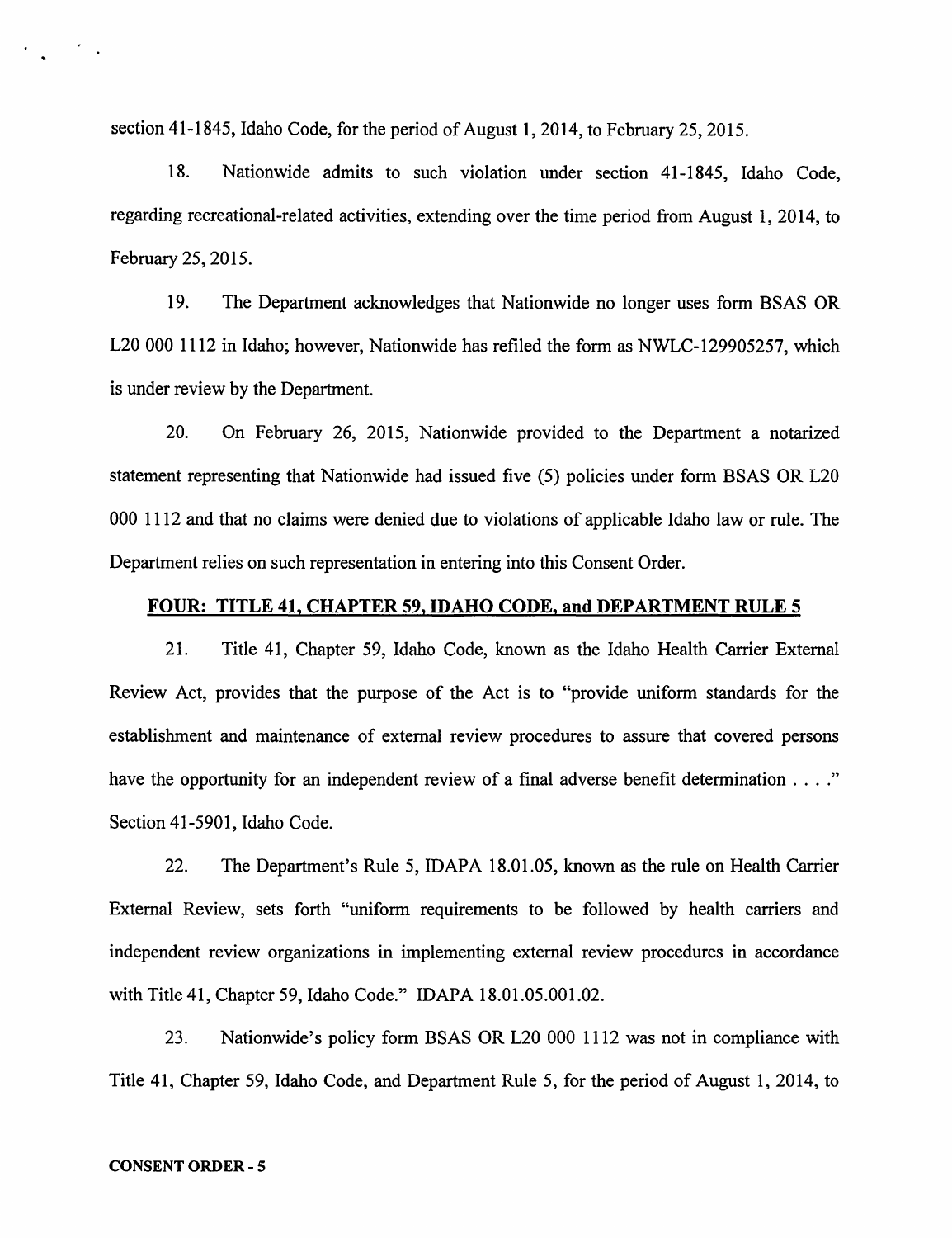February 25, 2015.

 $\mathcal{L}^{\text{max}}$  ,  $\mathcal{L}^{\text{max}}$ 

24. Nationwide admits to such violation under Title 41, Chapter 59, Idaho Code, and Department Rule 5, relating to external review procedures over the time period from August 1, 2014, to February 25, 2015.

25. The Department acknowledges that Nationwide no longer uses form BSAS OR L20 000 1112 in Idaho; however, Nationwide has refiled the form as NWLC-129905257, which is under review by the Department.

26. On February 26, 2015, Nationwide provided to the Department a notarized statement representing that Nationwide had issued five (5) policies under form BSAS OR L20 000 1112 and that no claims were denied due to violations of applicable Idaho law or rule. The Department relies on such representation in entering into this Consent Order.

#### FIVE: SECTION 41-1813, IDAHO CODE

27. Section 41-1813, Idaho Code, states:

The director shall disapprove any form filed under section 41-1812[, Idaho Code], or withdraw any previous approval thereof, only on one or more of the following grounds: . . . [the form clontains or incorporates by reference, where such incorporation is otherwise permissible, any inconsistent, ambiguous, or misleading clauses or exceptions and conditions ... which are unfairly prejudicial to the policy holder.

28. Nationwide's policy form BSAS OR L20 000 1112 filed with the Department for the period from August 1, 2014, to February 25, 2015, did not comply with the federal Affordable Care Act (hereinafter "ACA") 42 U.S.C. § 18001 (2010), as it did not comply with the required benefits and terms of that Act, including Essential Health Benefits (EHB), Mental Health Parity Act, Dollar Maximums and Pediatric Dental.

29. Contrary to section 41-1813(2), Idaho Code, Nationwide's policy form BSAS OR L20 000 1112, as filed with the Director, for the term of August 1, 2014, to February 25, 2015,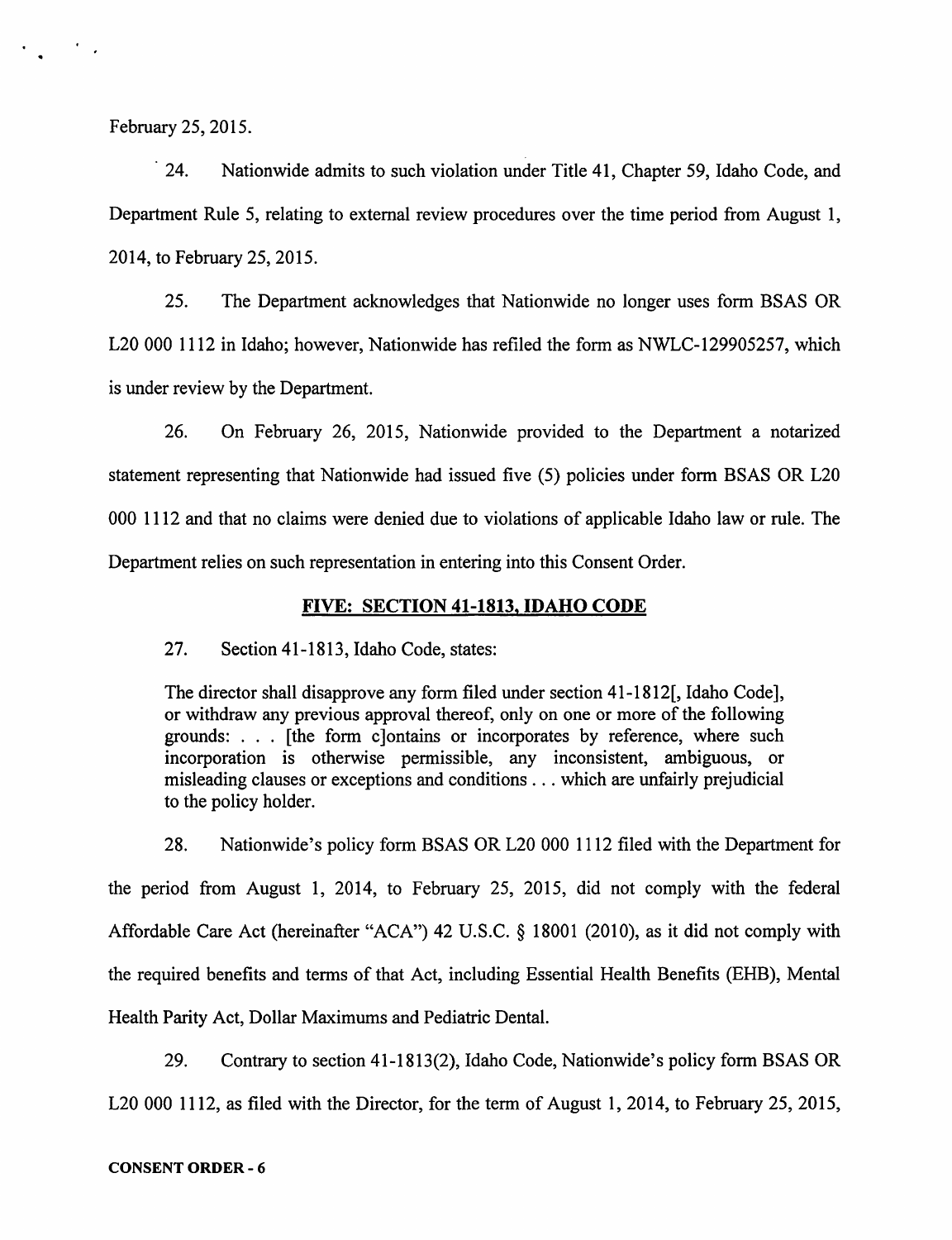was unfairly prejudicial to Nationwide's policyholders because the form failed to comply with the required benefits and terms of the ACA.

30. The Department acknowledges that Nationwide no longer uses form BSAS OR L20 000 1112 in Idaho; however, Nationwide has refiled the form as NWLC-129905257, which is currently under review by the Department.

31. On February 26, 2015, Nationwide provided to the Department a notarized statement representing that Nationwide had issued five (5) policies under form BSAS OR L20 000 1112 and that no claims were denied due to violations of applicable Idaho law or rule. The Department relies on such representation in entering into this Consent Order.

#### SANCTION

32. As a sanction for all violations referenced above, the Department and Nationwide agree that Nationwide shall pay to the Department an administrative penalty in the amount of five thousand dollars (\$5,000) by no later than thirty (30) days after the entry of this Consent Order.

33. Nationwide agrees that in the future it will comply with all requirements of the Idaho Insurance Code and rules promulgated thereunder, and specifically with all requirements relating to its policies filed with the Department.

34. Nationwide acknowledges that this is an administrative action that may be required to be reported on Department licensing applications and license renewal forms.

35. This Consent Order constitutes full and final resolution of all matters addressed herein, and the Department agrees that, upon Nationwide's execution of this Consent Order and its full compliance with all terms and conditions set forth herein and payment in full of the administrative penalty, the above-entitled matter shall be dismissed with prejudice and the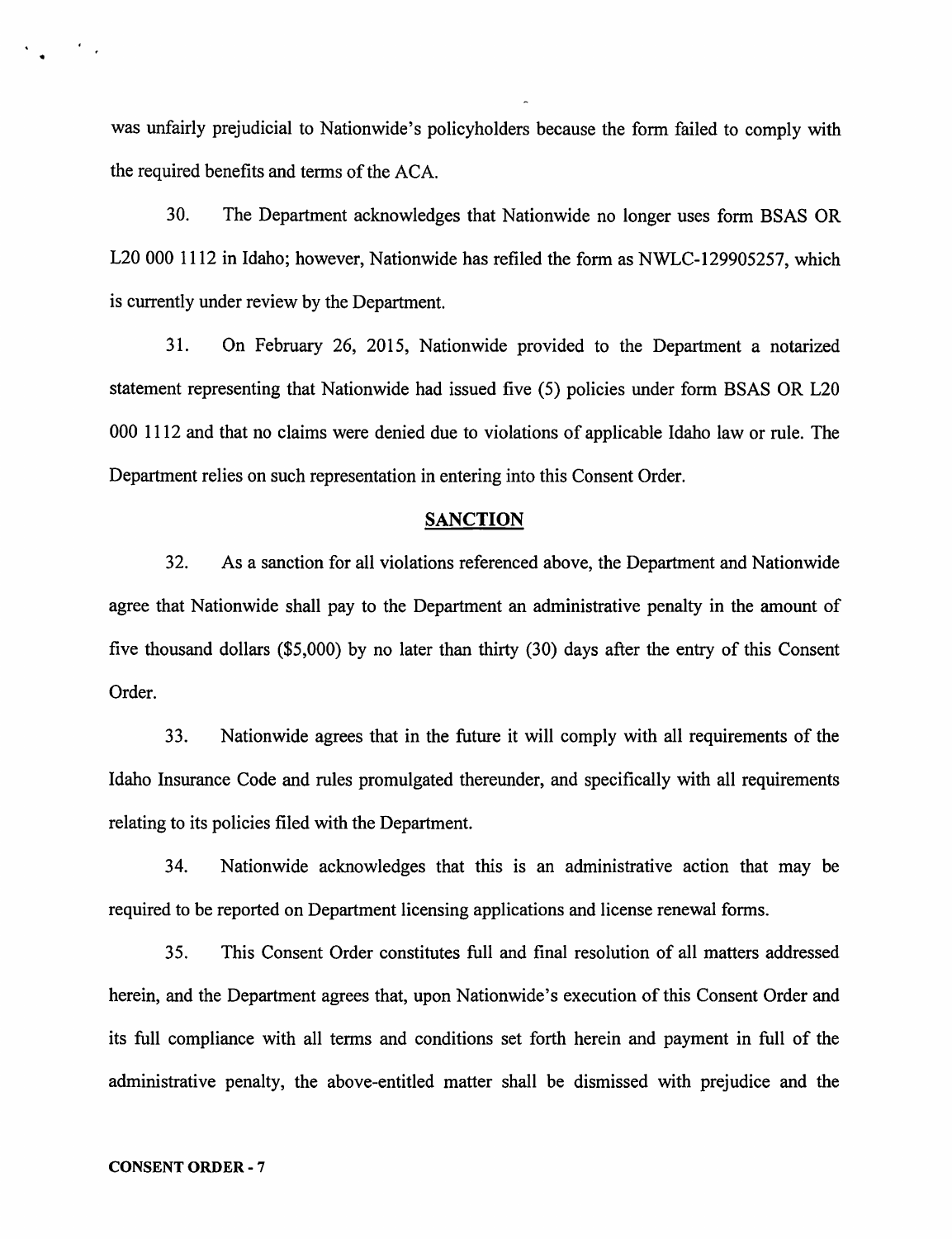Department shall seek no further sanctions for the violations addressed herein.

IT IS SO AGREED. Dated this  $\frac{29}{1}$  day of  $\frac{7}{1}$ , 2015. NATIONWIDE LIFE INSURANCE COMPANY By:  $\frac{1}{\sqrt{2}}$ Printed Name:  $\frac{\langle \sqrt{2\epsilon} \delta \rangle}{\langle 12 \gamma \rangle}$ Title: Dated this  $5$  day of  $M$  ay , 2015. STATE OF IDAHO DEPARTMENT OF INSURANCE  $By:$ Weston Trexler Bureau Chief, Product Review IT IS SO **ORDERED.**   $\cdot$   $\cdot$   $\mu$ Dated this  $\frac{6}{\omega}$  day of  $\frac{1}{\omega}$   $\alpha y$ , 2015. STATE OF IDAHO DEPARTMENT OF INSURANCE THOMAS A. DONOVAN

. .